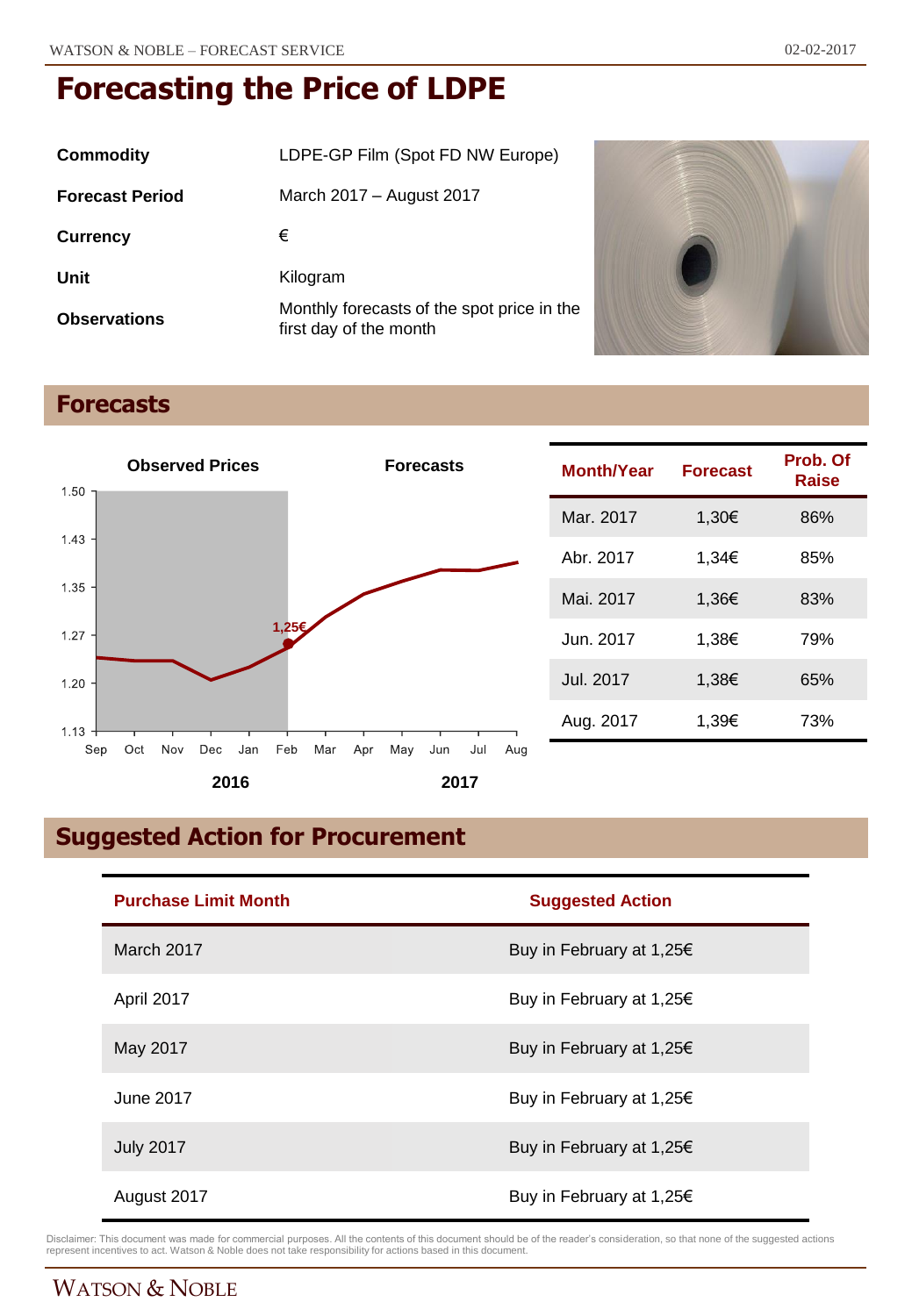## **Impact Analysis: One Month Forecast**



Our algorithm forecasts a higher price of LDPE in one month: it is expectable that the price increases 3,85% from 1,25€ to 1,30€ until the beginning of March.

### **Indices of Factors**



### **Interpretation**

- **Decrease of Supply:** Positive pressure of the Supply index
- **Increase of Demand:** Positive pressure of the Demand index
- **Positive pressure of the index of LDPE**
- Positive pressure of the index of variables representing the market upstream
- Negative pressure of the index of variables representing the market downstream
- Positive pressure of the financial index
- Positive pressure of other commodities and other factors
- Focus on Euro, UK, and Mexico





Disclaimer: This document was made for commercial purposes. All the contents of this document should be of the reader's consideration, so that none of the suggested actions<br>represent incentives to act. Watson & Noble does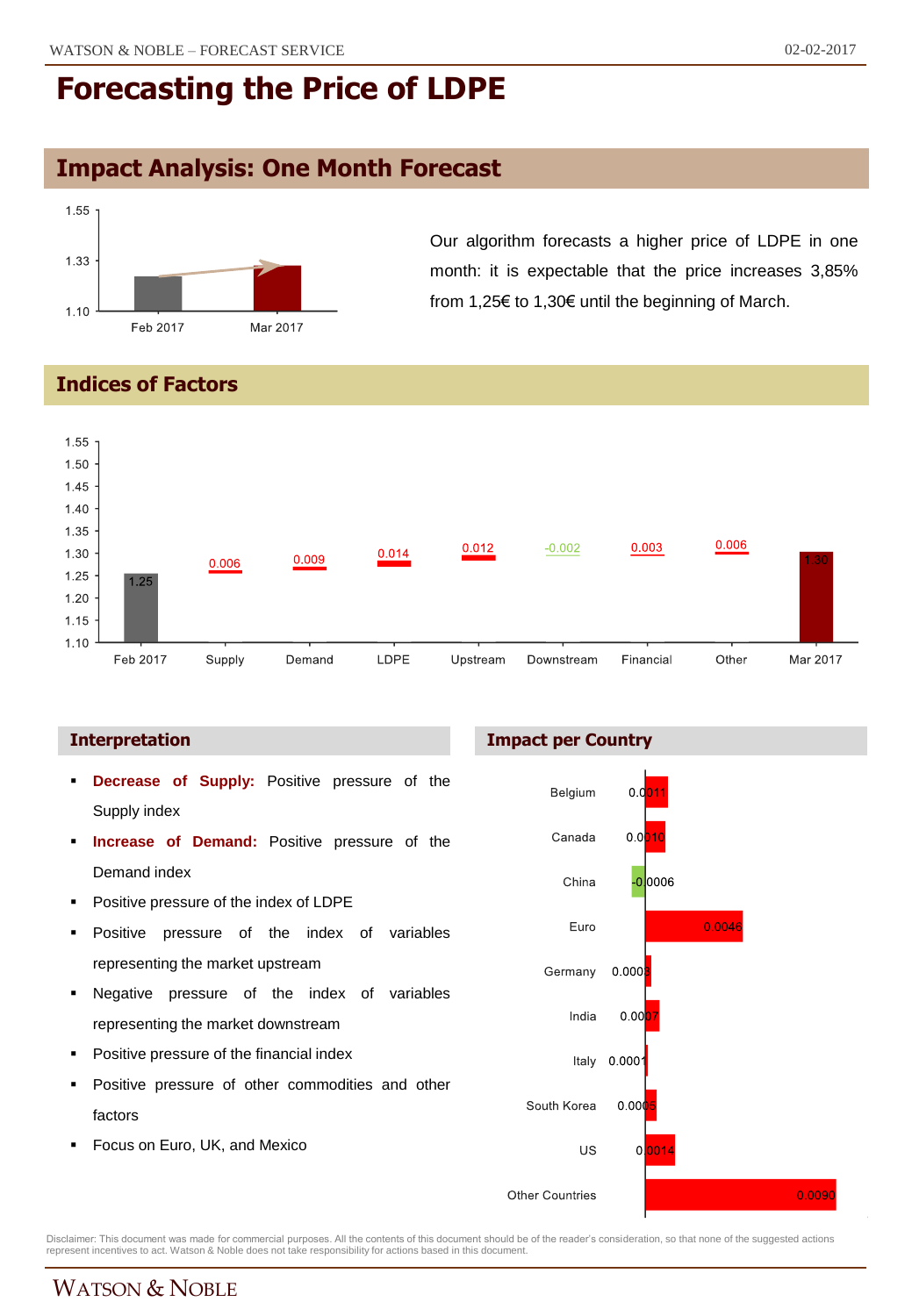# **Impact Analysis: Two Months Forecast**



Our algorithm forecasts a higher price of LDPE in two months: it is expectable that the price increases 6,70% from 1,25€ to 1,34€ until the beginning of April.

### **Indices of Factors**



- **Decrease of Supply:** Positive pressure of the Supply index
- **Increase of Demand:** Positive pressure of the Demand index
- **Positive pressure of the index of LDPE**
- **Considerably positive pressure of the index of variables representing the market upstream**
- **Positive pressure of the index of variables** representing the market downstream
- Slightly positive pressure of the financial index
- Positive pressure of other commodities and other factors
- Focus on Japan, Belgium, and Qatar





Disclaimer: This document was made for commercial purposes. All the contents of this document should be of the reader's consideration, so that none of the suggested actions<br>represent incentives to act. Watson & Noble does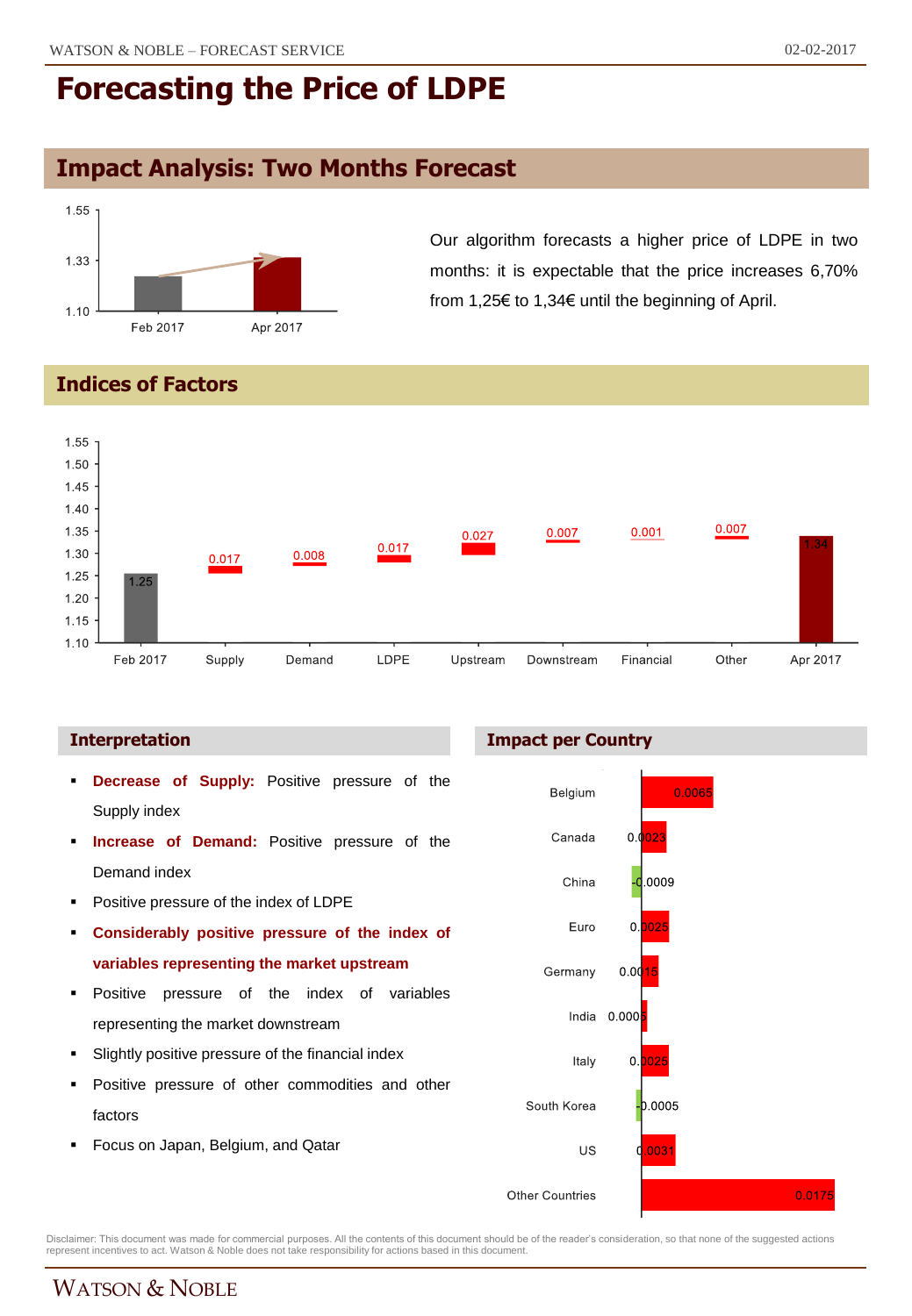# **Impact Analysis: Three Months Forecast**



Our algorithm forecasts a higher price of LDPE in three months: it is expectable that the price increases 8,29% from 1,25€ to 1,36€ until the beginning of May.

### **Indices of Factors**



- **Decrease of Supply:** Positive pressure of the Supply index
- **Increase of Demand:** Positive pressure of the Demand index
- Positive pressure of the index of LDPE
- Positive pressure of the index of variables representing the market upstream
- **Positive pressure of the index of variables** representing the market downstream
- Positive pressure of the financial index
- Positive pressure of other commodities and other factors
- Focus on Japan, Singapore, and Euro





Disclaimer: This document was made for commercial purposes. All the contents of this document should be of the reader's consideration, so that none of the suggested actions<br>represent incentives to act. Watson & Noble does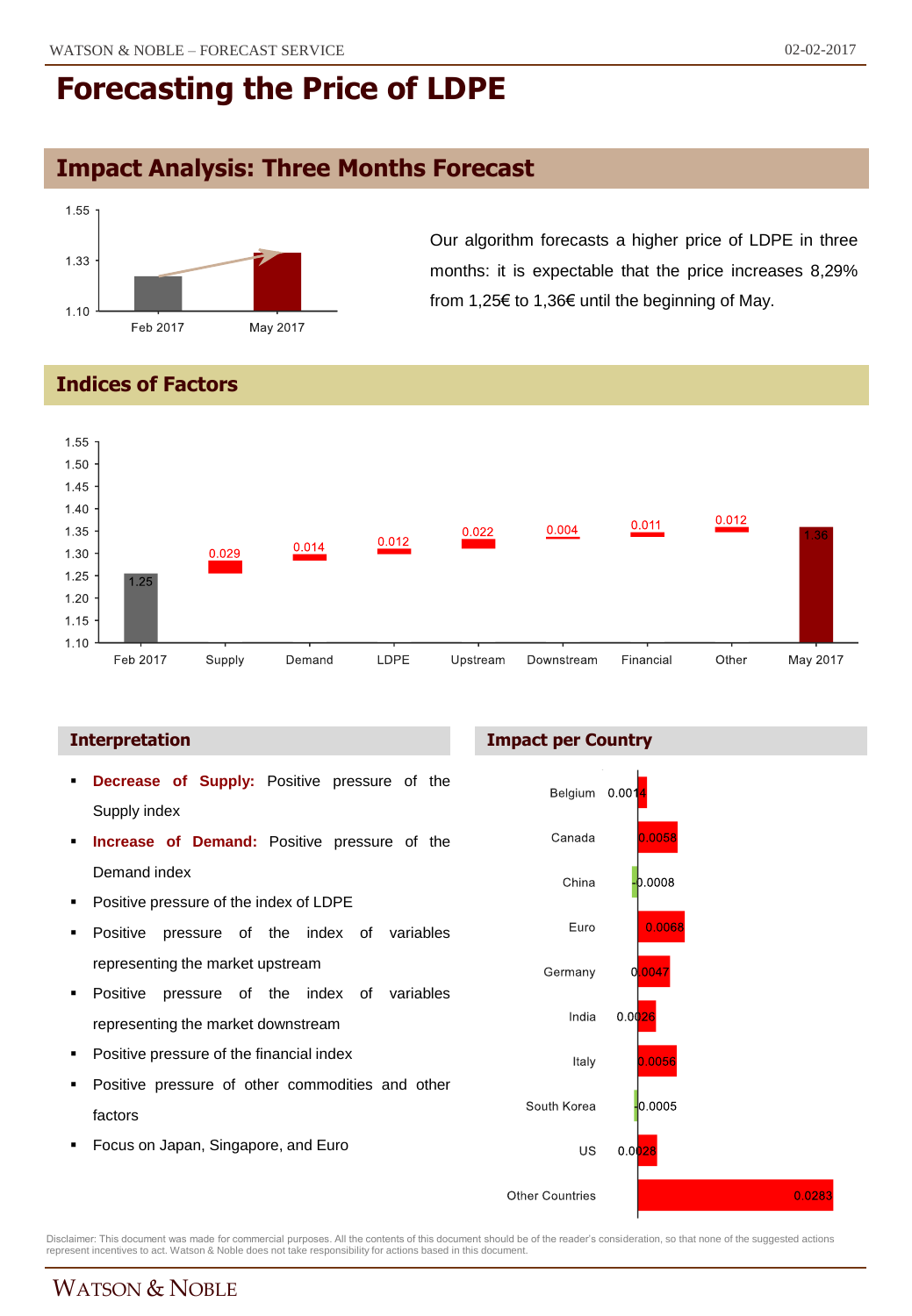# **Impact Analysis: Four Months Forecast**



Our algorithm forecasts a higher price of LDPE in four months: it is expectable that the price increases 9,70% from 1,25€ to 1,38€ until the beginning of June.

### **Indices of Factors**



- **Decrease of Supply:** Positive pressure of the Supply index
- **Increase of Demand:** Positive pressure of the Demand index
- Positive pressure of the index of LDPE
- Positive pressure of the index of variables representing the market upstream
- **Positive pressure of the index of variables** representing the market downstream
- **Considerably positive pressure of the financial index**
- **Positive pressure of other commodities and other** factors
- **Focus on Euro, Japan, and Netherlands**





Disclaimer: This document was made for commercial purposes. All the contents of this document should be of the reader's consideration, so that none of the suggested actions<br>represent incentives to act. Watson & Noble does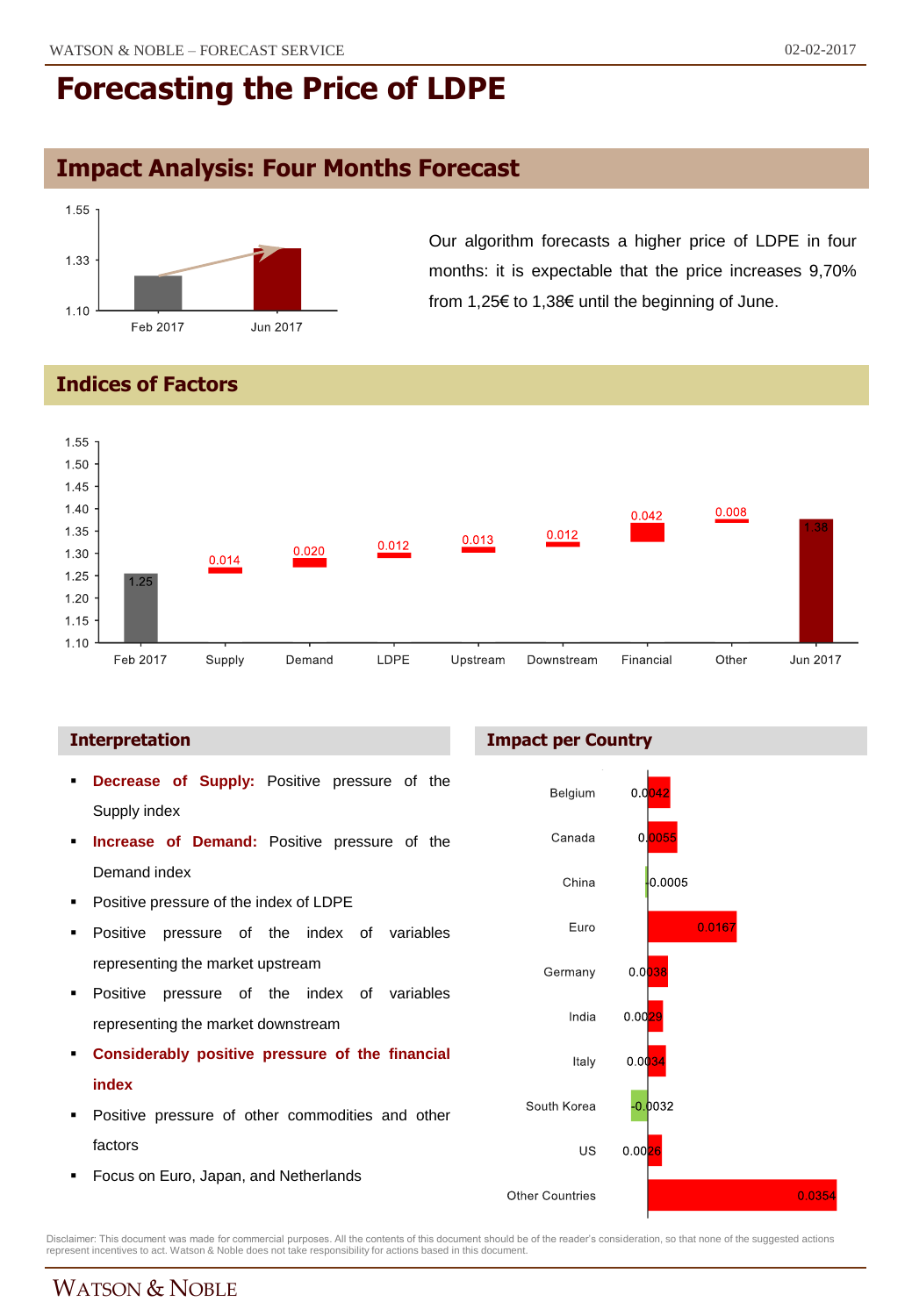# **Impact Analysis: Five Months Forecast**



Our algorithm forecasts a higher price of LDPE in five months: it is expectable that the price increases 9,63% from 1,25€ to 1,38€ until the beginning of July.

### **Indices of Factors**



- **Decrease of Supply:** Positive pressure of the Supply index
- **Increase of Demand:** Positive pressure of the Demand index
- Positive pressure of the index of LDPE
- Positive pressure of the index of variables representing the market upstream
- **Positive pressure of the index of variables** representing the market downstream
- Slightly positive pressure of the financial index
- Positive pressure of other commodities and other factors
- Focus on Japan, Mexico, and Germany





Disclaimer: This document was made for commercial purposes. All the contents of this document should be of the reader's consideration, so that none of the suggested actions<br>represent incentives to act. Watson & Noble does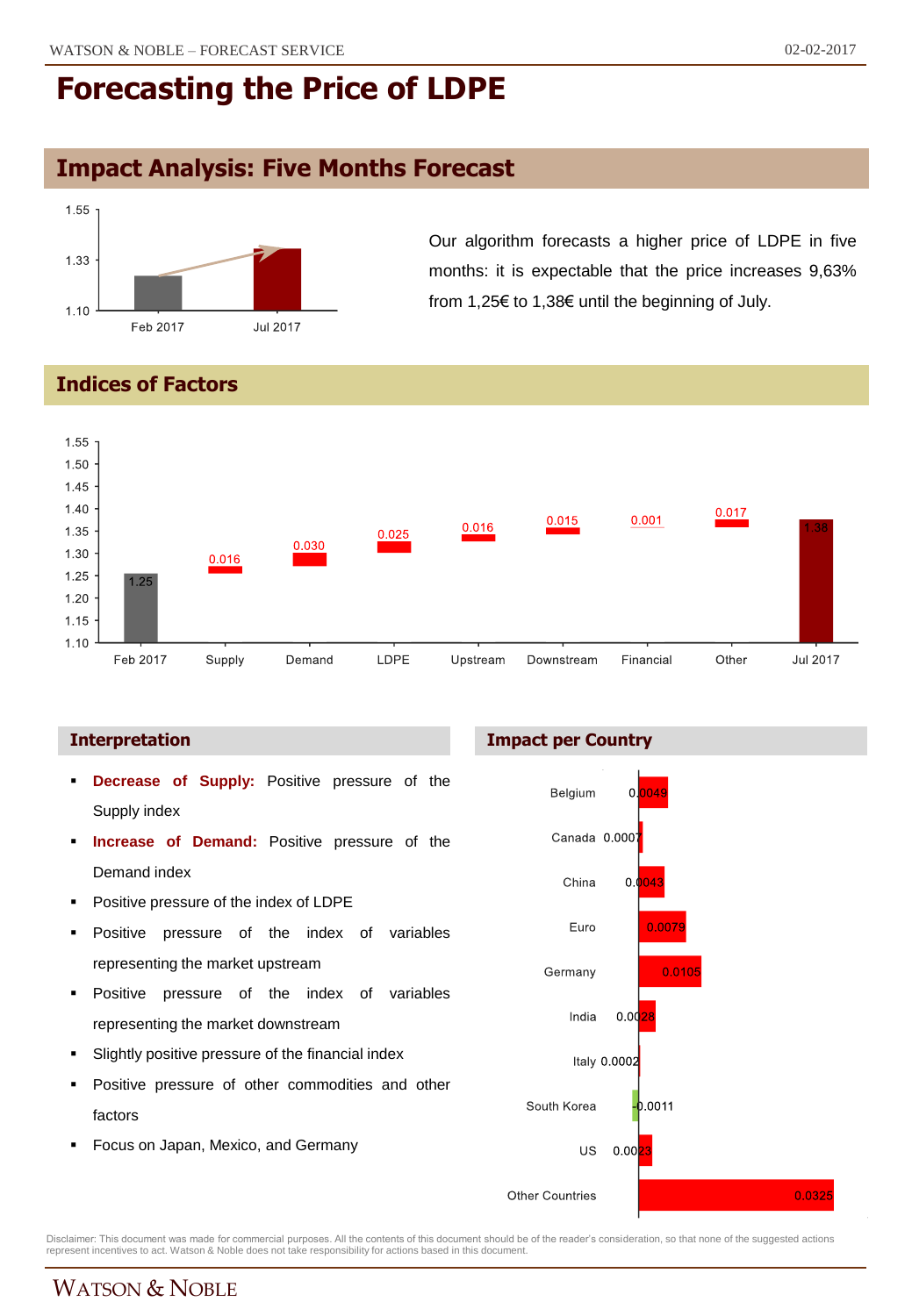## **Impact Analysis: Six Months Forecast**



Our algorithm forecasts a higher price of LDPE in six months: it is expectable that the price increases 10,62% from 1,25€ to 1,39€ until the beginning of August.

### **Indices of Factors**



### **Interpretation Impact per Country**

- **Decrease of Supply:** Positive pressure of the Supply index
- **Increase of Demand:** Positive pressure of the Demand index
- **Considerably positive pressure of the index of LDPE**
- **Positive pressure of the index of variables** representing the market upstream
- Slightly positive pressure of the index of variables representing the market downstream
- Positive pressure of the financial index
- Slightly positive pressure of other commodities and other factors
- **Focus on Japan, Netherlands, and Euro**



Disclaimer: This document was made for commercial purposes. All the contents of this document should be of the reader's consideration, so that none of the suggested actions<br>represent incentives to act. Watson & Noble does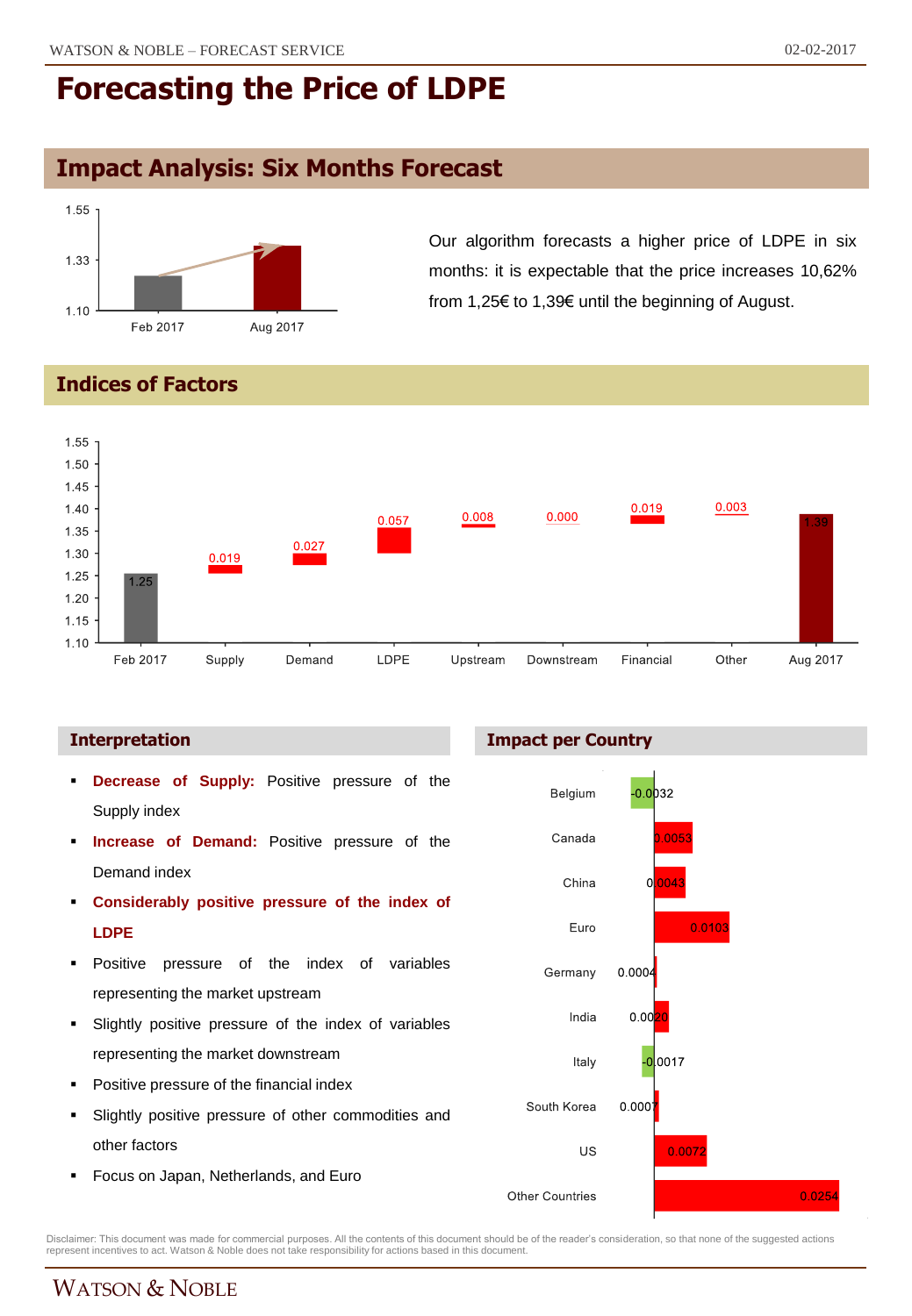# **APPENDIX I – Technical Explanation of the Impact Analysis**

In this appendix, we explain the impact analysis of the factors that most contribute for our forecasts.

This Impact Analysis is conducted individually for **each time horizon**, allowing for a distinction between the indices of variables that contribute for our forecasts at short and medium run.

For each time horizon, our analysis has **two components**: first, we present the impact of variables grouped by **indices of factors**; second we present the impact of variables grouped by **indices of countries.**

### **Indices of Factors**

**Indices of factors** are indices of the weighted contributions of the variables grouped in those factors.

**Supply Index:** composed of macroeconomic variables of the producing and exporting countries. It includes variables such as production, exchange rates, inflation, monetary policy, and wages. For example, an increase in wages implies higher production costs which should (in linear, general, and *ceteris paribus* terms) generate an incentive to increase prices;

**Demand index:** composed of macroeconomic variables of the consuming and importing countries. It includes variables such as production, exchange rates, inflation, monetary policy, and wages. For example, a decrease in a consumer confidence index should (in linear, general, and *ceteris paribus* terms) increase savings and decrease demand, leading to lower prices;

**LDPE Index**: composed of variables related to LDPE. It includes variables such as the price of LDPE in different regions of the world and exports, imports, and producer prices of LDPE in some countries. For example, an increase in the price of LDPE in other region may imply an increase in the price of LDPE in Europe due to arbitrage movements;

**Upstream index:** composed of variables related to Ethylene, Ethane, Propane and Natural Gas. It includes variables such as the price and exports, imports, and producer prices of the inputs in some countries. For example, an increase in the price of Ethylene should (in linear, general, and *ceteris paribus* terms) generate an increase in the price of Polyethylene;